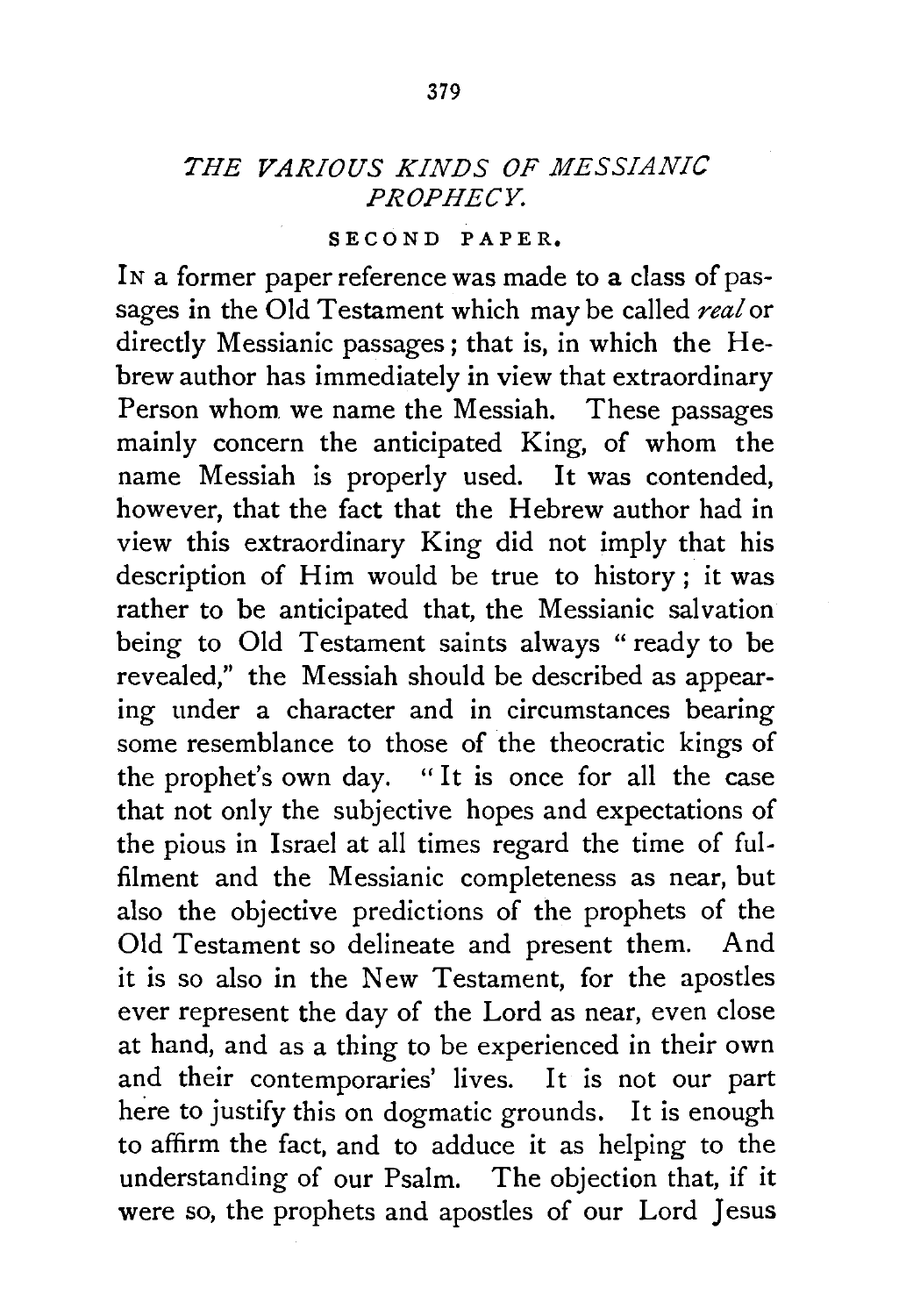Christ would 'thereby have made themselves ridiculous,' cannot cause us to deny the plain fact or to exegeze it away." $\mathbf{I}$  This presentiment of the nearness of the Messianic glory, which Kurtz rightly ascribes to the Old Testament prophets, was, however, rather a feeling residing in the moral sense than any strict conception of time ; though of course such a feeling was entirely incompatible with the belief that the coming of the Messiah could be long delayed. The connection between the present and the future was in the prophet's mind moral; the future resulted from the present, through the transmission of a single shock of moral energy. Hence not only the nearness but the imminence of the future ; and hence, amidst even a complete reversal of religious conditions, the resemblance of the future to the present in mere external circumstances. It cannot therefore be relevantly objected to such a Psalm as the Second that it is not directly Messianic, because it paints the Messiah as a warrior breaking the nations with a rod of iron. The Psalm may be directly Messianic, though it speaks of this King as if He were a king in the relations of David, at a time when the early monarchy had to fight for its existence ; and, in point of fact, the warlike terms in which the King is spoken of form no obstacle to a most Christian writer applying them to Christ. The author of the Apocalypse speaks of the Man- Child who was to rule all nations with a rod of iron.

But, besides these real or direct Messianic prophecies, there are certain other passages in the Old Testament in which the author does not seem to

<sup>•</sup> Kurtz, "Theology of the Psalms," p. 43• The objection referred to is urged by Hengstenberg.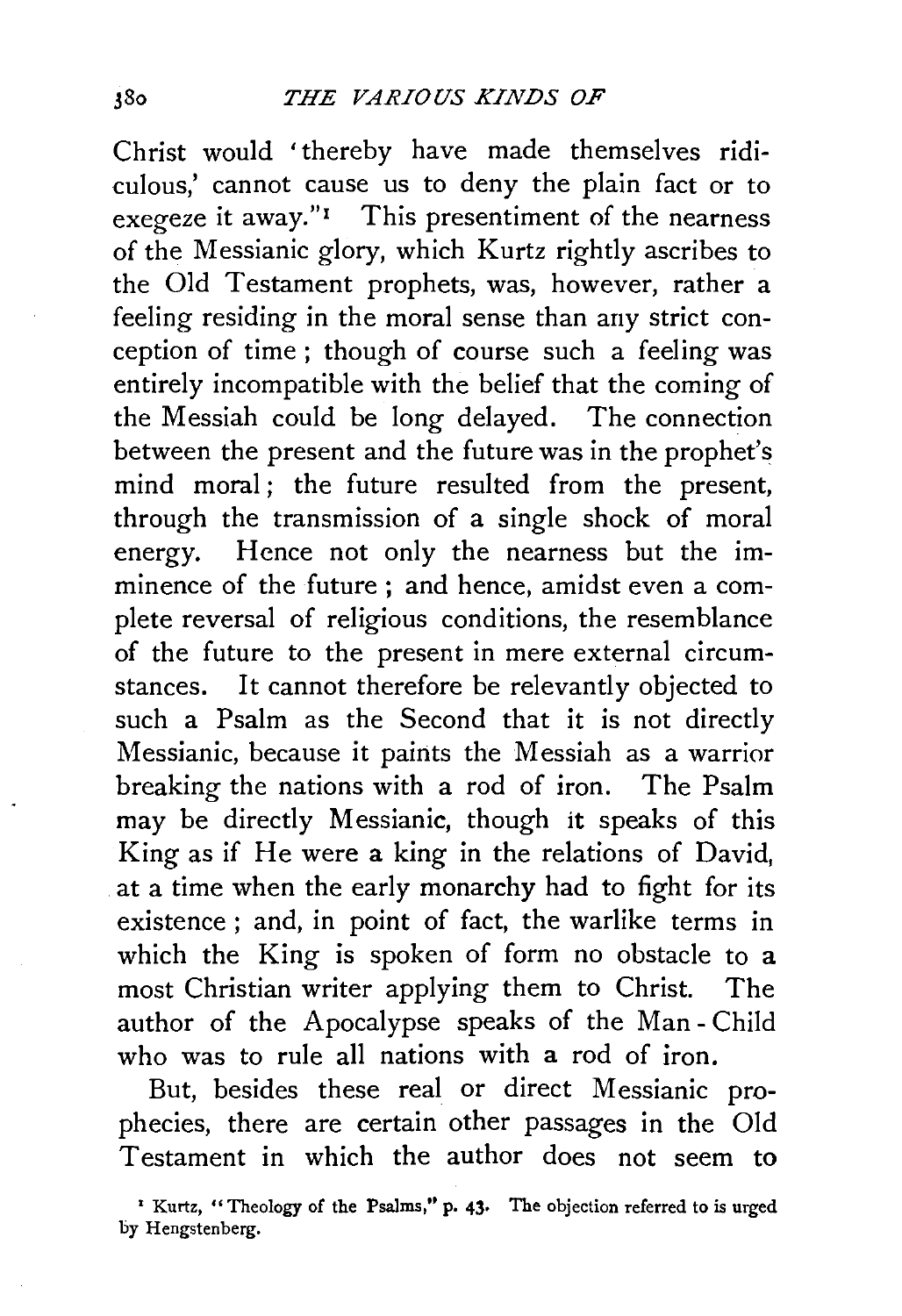be consciously speaking of anything future, but of things and persons existing in his own day ; while the New Testament applies the passages to the Messiah, and affirms that they were spoken of Him. These are generally called typically Messianic passages. There is no objection to the word typical, if the sense in which it is used be understood and always the same. But there is perhaps no term that so readily lends itself to cover hazy ideas. For this reason it is better to avoid the use of it. The term theocratic might be employed instead of it, in order to imply that such passages are spoken of some thing or person connected with the Hebrew Constitution, viewed as a kingdom of God. The most important of these passages form a class to be named *ideally* theocratic ; certain others might be called *ordinary* theocratic.

If we were to form a general conception of salvation, we should define it to be the union of God and man. This is salvation, and the means to this is the way of salvation. Now, if man's condition be considered, something really divine must lay hold of him to deliver him ; and the effect of this will be to cause him to enter into and sustain certain relations to God. For example; man being ignorant of God's will, there must be some divine energy of revelation or prophecy ; man being far from God, there must be some energy of atonement or priesthood. And, on the other hand, the consequence of this influence from above on man will be that he will enter into certain relations with God; he will become "saint," " servant of the Lord," and the like. There will be a whole circle of offices to be filled, and of *roles* to be played or characters sustained. These will be essential among the salvation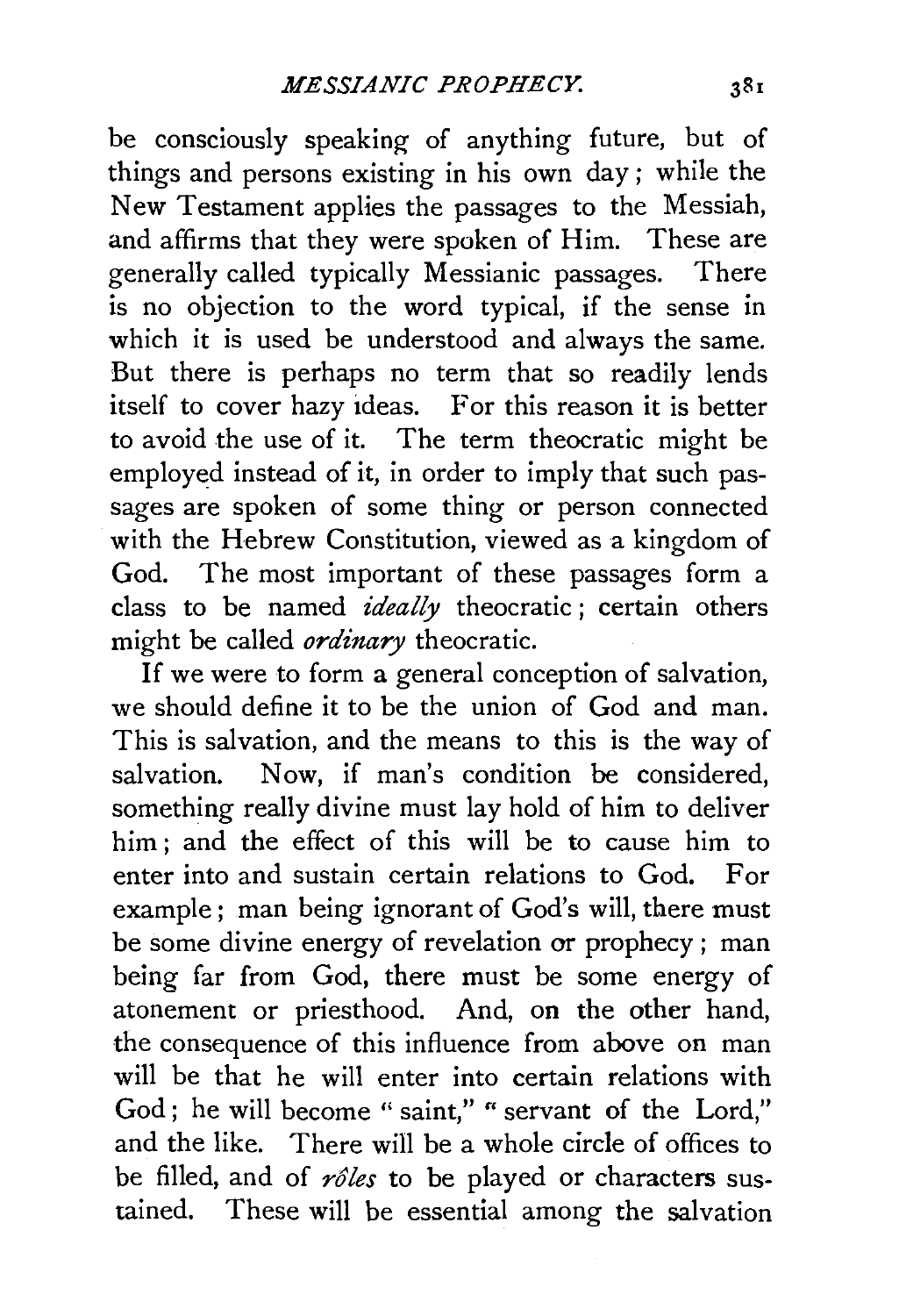people. And without question Israel, as chosen in Abraham and redeemed from Egypt, was the subject of all these divine influences, and sustained all these characters. Moses prayed, "Would that all the Lord's people were prophets!" Jehovah said to the people, defining their relations to Himself and to the world, " Ye shall be to me a kingdom of priests and a holy nation." In Isaiah xl.-lxvi. Israel appears with all these determinations upon it. But the nation as a whole was unable for these high functions. It was too feeble to be king or ruler among the nations. It was too ignorant to be prophet to the peoples. It was too sinful to be priest of mankind. But that endowment of Israel which was prophetic, that determination of the people towards prophecy, condensed itself, and appeared in the prophetic order. And the same took place with respect to the priestly and other determinations : they were all fulfilled in classes of the people.

Now it is evident that all these offices were filled and these characters sustained in the Hebrew state, or kingdom of God. But it is also evident that they never were perfectly filled or fully sustained. The office was, after all, still nearly empty, and the character was merely sketched. But it not seldom happened that writers spoke of the offices and characters, not as they were actually filled and sustained in any case, or even throughout the history, but according to the *idea* of them ; giving expression in Psalm lxxii., for example, to the hope that Solomon the theocratic king would be perfectly righteous, and his dominion universal-the *idea* of the theocratic state or kingdom of God being righteousness and universality. Thus a whole series of passages are found in which the per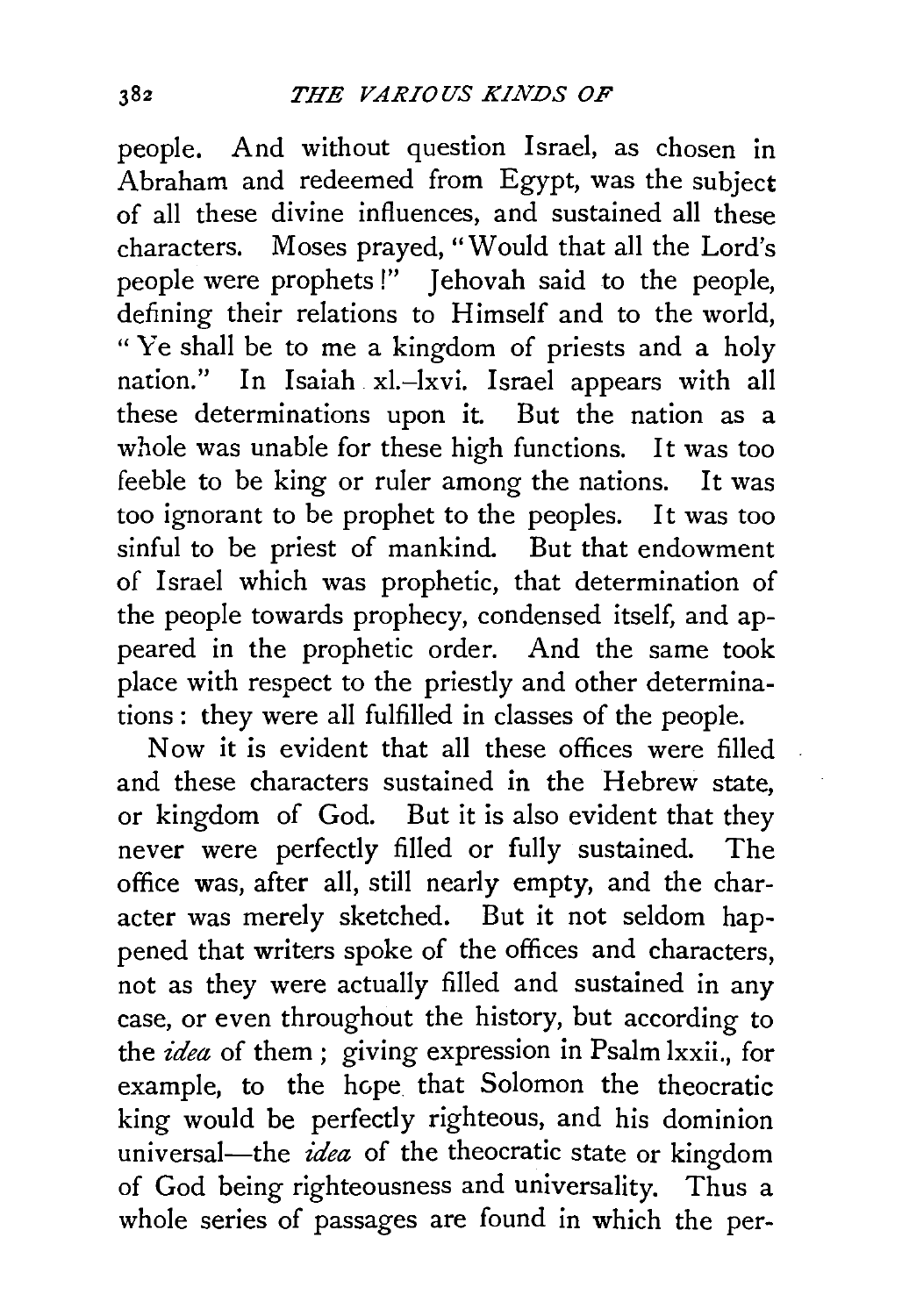sons and things which then were are described, but not as they actually were at any time, but according to the *idea* belonging to them. And these ideal descriptions, which are, of course, true descriptions of the theocratic things, king, kingdom, just man or saint, servant of God, and the like, if they were truly realized, are in the New Testament transferred to Him who did perfectly realize in Himself the King of the kingdom of God, the just One, the Servant of the Lord, and the like. They are applicable to Him, and only to Him truly; and they were meant to be applied to Him by that higher Wisdom which was all the while raising these perfect thoughts of things only perfect in Him, and thus suggesting Him and preparing the way for Him.

Now it cannot be considered unnatural that prophets should so conceive things in Israel and so speak of them. If a prophet once realized the idea of a kingdom of God, and a king for God, being his representative, as he said, *I have set my king on my holy hill of Zion,* and as it is said of Solomon that *he sat down on God's throne in Jerusalem*, it naturally followed that he should conceive God's king as being just, as He Himself is just, and of his kingdom as ruling over all, as God's kingdom is. Neither can it be considered unnatural that what is thus said should be applied to Christ, who filled the same office, and who alone filled it according to this ideal delineation, seeing there lay in the very *ideality* of the delineation a prophecy of Him and demand for his appearance, although the writer may not consciously have referred to Him.

This *ideal* theocratic is the most common of all the prophecies of the Messianic in the Old Testament,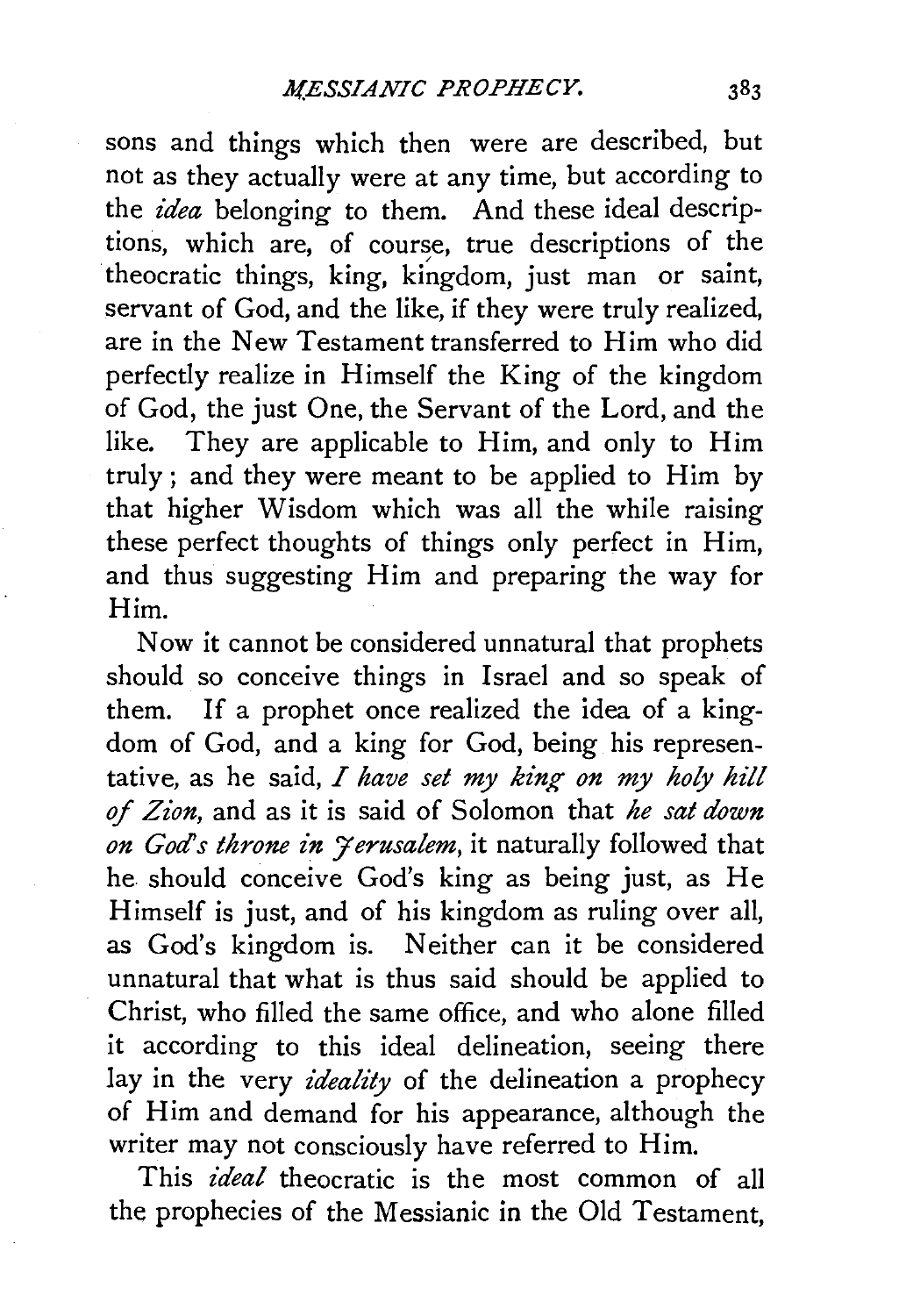especially of the poetical prophecies ; and it is in many cases difficult to distinguish it from the *real* Messianic, nor is it often of great consequence to make the distinction. In uttering such prophecies the Old Testament writer rose to the *idea in the kingdom of God* of the thing or person or office or character of which he was speaking, and spoke according to that idea. Writers on typology and expositors sometimes describe this by saying that "the writer is lifted above himself, and speaks in terms which, although they may perhaps admit of being applied to himself, are much more easily and naturally applicable to our Lord." 1 What is this "lifting above himself" but being enabled to rise to the true idea of the office which he fills or the part which he sustains, and speaking according to this idea ? Sometimes, with less accuracy, it is said that " in the character in which he speaks he so exactly prefigured Christ that the whole is applicable to Christ as truly as to himself; and in some parts he is moved by the Holy Ghost to utter words which, though true of himself, were much more perfectly fulfilled in Christ."z To " prefigure " Christ must be to stand in some relations, or to play some part, in the kingdom of God similar to relations in which Christ stands, or to parts which He plays, in that kingdom; and if words spoken by any Old Testament personage of himself be more perfectly fulfilled in Christ, he must have idealized himself or his situation. Or it is said that, " being a prophet, and therefore a type of Christ, he is led to use unconsciously words which, in their highest and truest sense, are applicable only to Christ." 3 Every

> • Binnie, "The Psalms," p. 182. • Ibid. p. 182. <sup>3</sup> Perowne, "The Psalms," p. 54.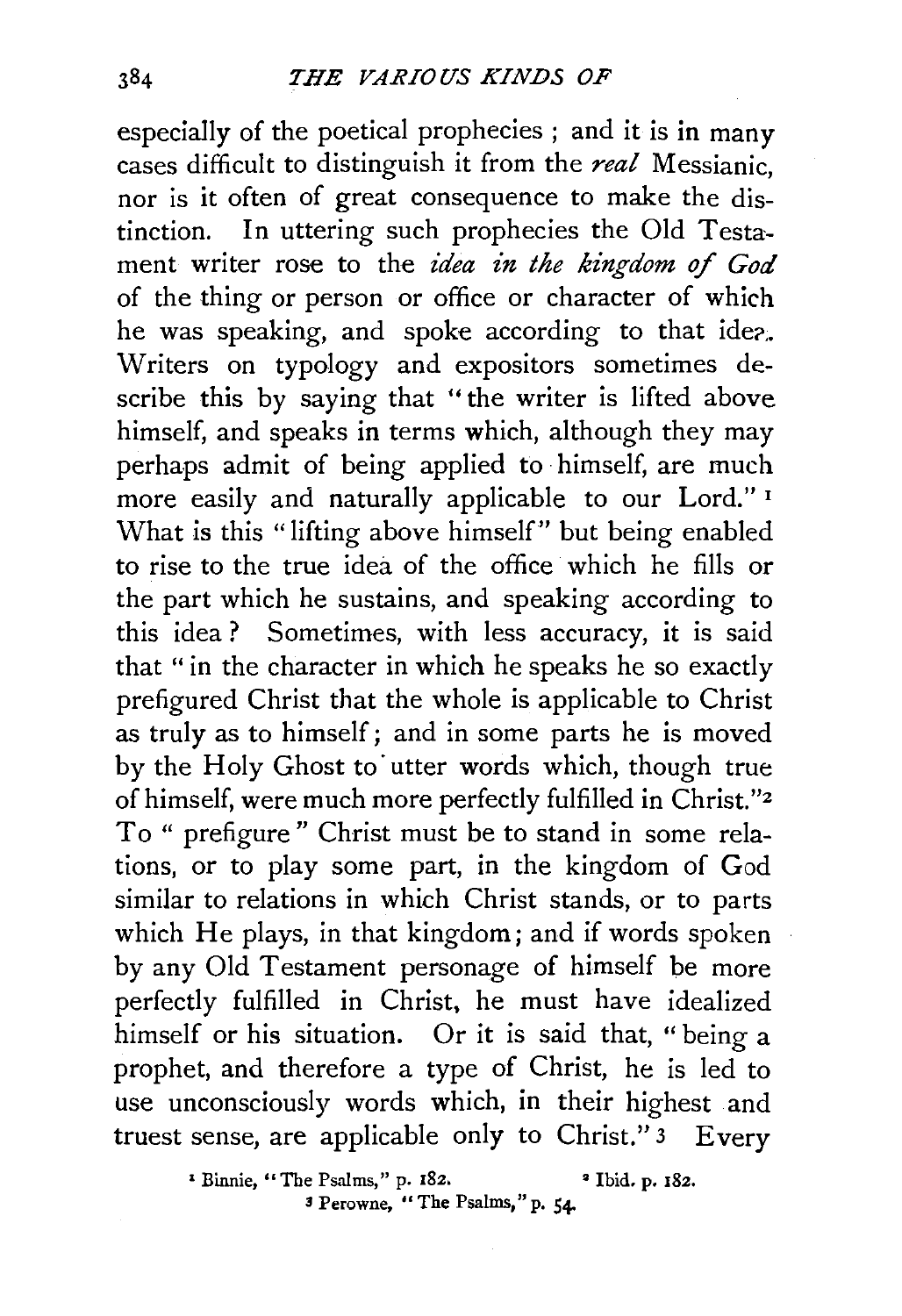prophet was a type of Christ the Prophet ; that is, was. in his own day and in his own place in the kingdom of God an imperfect revealer of the Father, and therefore a shadow and suggestion of Him who hath fully " declared him ; " and if he said something of himself in his prophetical character, or of what was incidental to his experience as a prophet, which in its highest sense was applicable only to Christ, this must have arisen from his speaking of his office according to its idea, though he himself had never reached to the perfect realizing of it. As to the term " unconsciously," in the extract just cited, unless it means that, though using terms which transcended the reality of his own case, but were literally true of the Messiah, the prophet nevertheless had himself, and not the Messiah, in his mind, I cannot conceive what it means. Sometimes, again, it is said, "With the immediate reference to David and Solomon there must be admitted a further and principal and conscious reference to Christ." <sup>1</sup> The word " reference" may cause ambiguity here, although "conscious reference" must surely mean a reference in the mind of the Hebrew author. If so, we have presented to us a very remarkable psychological condition The prophet, while referring in his own mind first to David, at the same time refers further and principally to the Messiah! Sometimes it is said that the author wrote in the light of the end, or that he spoke of himself, or of the King and kingdom, in the light of Christianity. What is this but saying that, though speaking of Old Testament things, he spoke of them according to the true conceptions of them, which conceptions have found verification only in Christianity. It is

• Binnie, " The Psalms," p. 173-

VOL. VIII.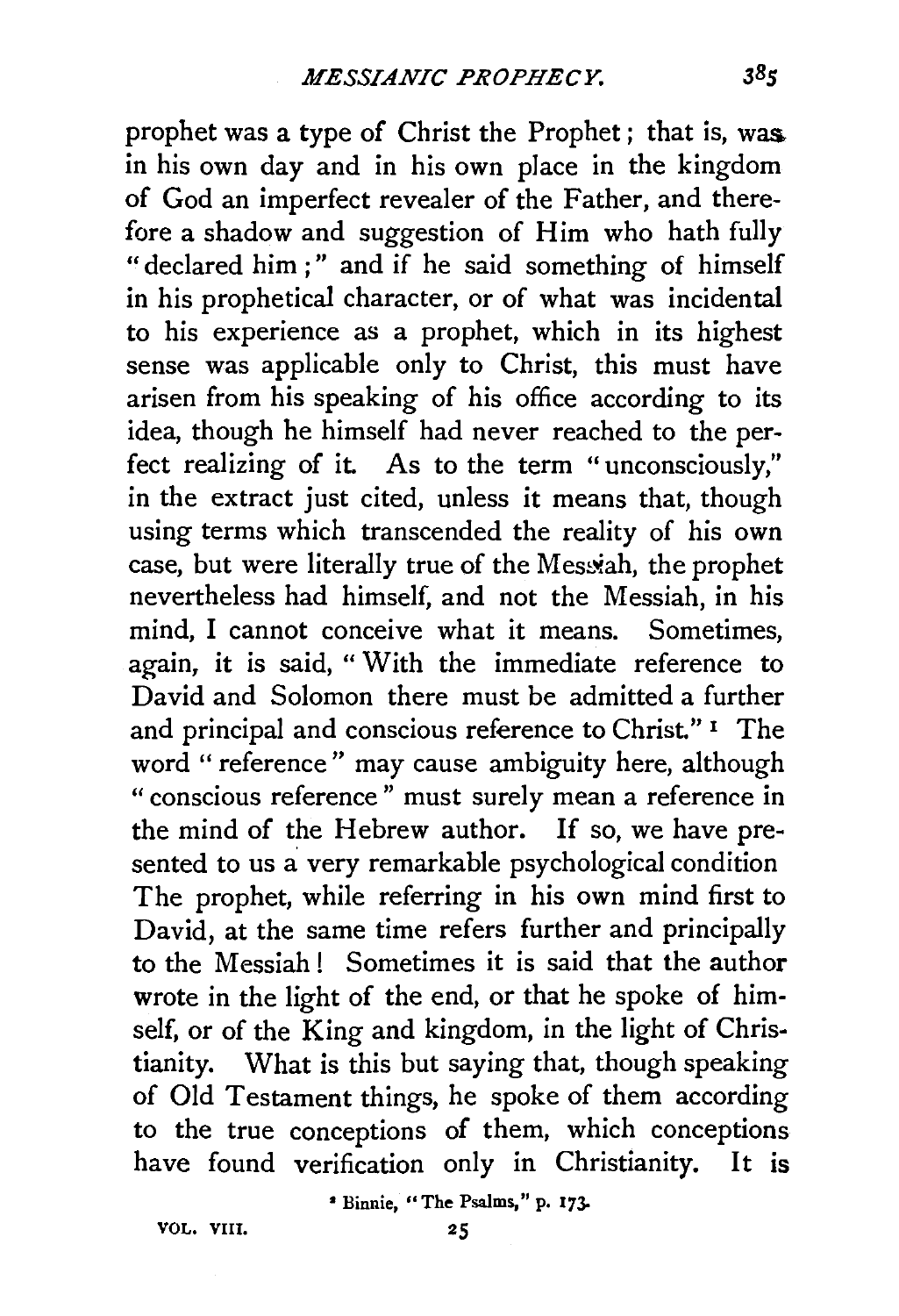certainly probable that the Hebrew writer, while idealizing Old Testament things, had sometimes present to his mind also the feeling that only in the end would these ideals be realized. Sometimes, conversely, it is said that he spoke of the Messiah under the figure, or saw Him "through the veil," of some type. All these modes of speaking can be resolved into one or other of these two : either the writers spoke consciously of the coming King and his relations, though they may have spoken of them in a form corresponding to the existing theocratic king and his relations in their own days; or they spoke of the king of their own day, though they may have spoken of him according to the true conception of the theocratic King, and thus in a way only realized in the Messiah. The former way of speaking, viz., of the Messiah directly, but with the conception of Him and the things about him more or less as the King and kingdom were in the prophet's own day, is sometimes described as " borrowing imagery " from the Jewish dispensation or from the reign of· David and Solomon.<sup>1</sup> Such an expression is apt to mislead one into the idea that the writers were not serious in their descriptions, but used language of the future which they knew to be false. There is no doubt that the prophets, especially those appearing towards the end of the Hebrew commonwealth, do occasionally manifest the consciousness that, besides the perfect righteousness and universality of the kingdom of God to come, it may differ from the present in some respects, even in form. But, in general, the future is but the perfection of the present; and where the prophets "borrow imagery,"

• Binnie, "The Psalms," p. 188.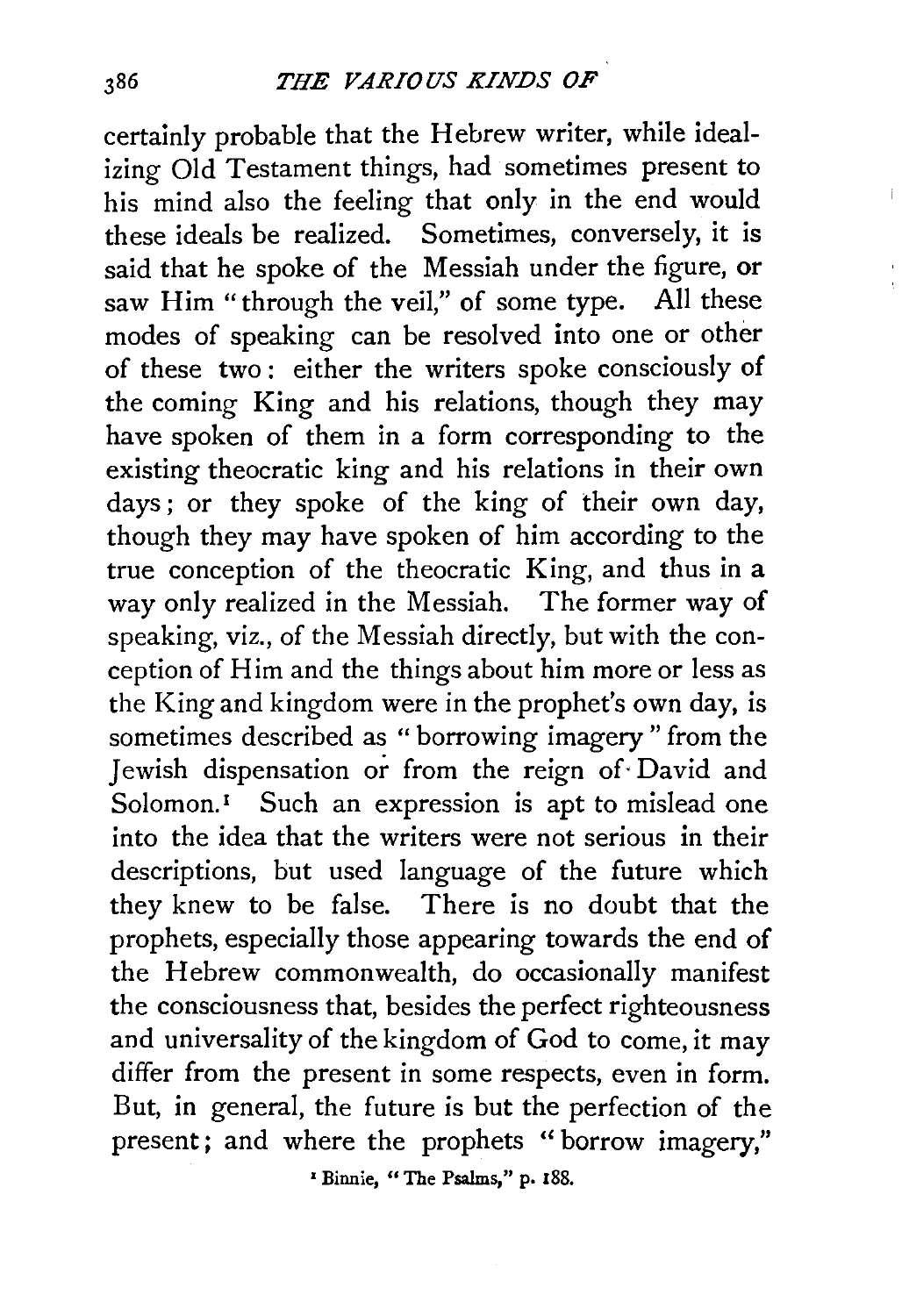that is, where they express the future in the forms of their own· present, it is to be assumed that, apart from the poetry of their delineations, they mean literally what they say. How far what they say shall be fulfilled literally is another question, and one to be sedulously kept apart ; for the prophets will never come to their rights, nor be recognized as the men of power and individuality which they were, unless we carefully distinguish between prophecy-that is, what the prophets in their day and circumstances themselves meant-and fulfilment, that is, the shape in which the principles of the kingdom of God which they enunciated will, amidst the enormous changes that have passed over the form of that kingdom and of the world, find their final realization.

Besides this great mass of prophecies which, being ideally theocratic, are properly Messianic, there may be some others which might be called *ordinarily* theocratic, and which yet find application in the New Testament to the Messiah and his kingdom. It is quite natural that some things or persons in the Old Testament economy may have realized the true idea in the kingdom of God which they expressed, and therefore could be described in language which equally well fitted the things of the New Testament.

There is a very interesting class of passages from the Old Testament which are applied to Christ in the New, in which the application is to be explained on the ideal principle with certain necessary modifications. These passages are generally of considerable length, and sometimes one expression is transferred to Christ, while, alongside of it, there are others manifestly not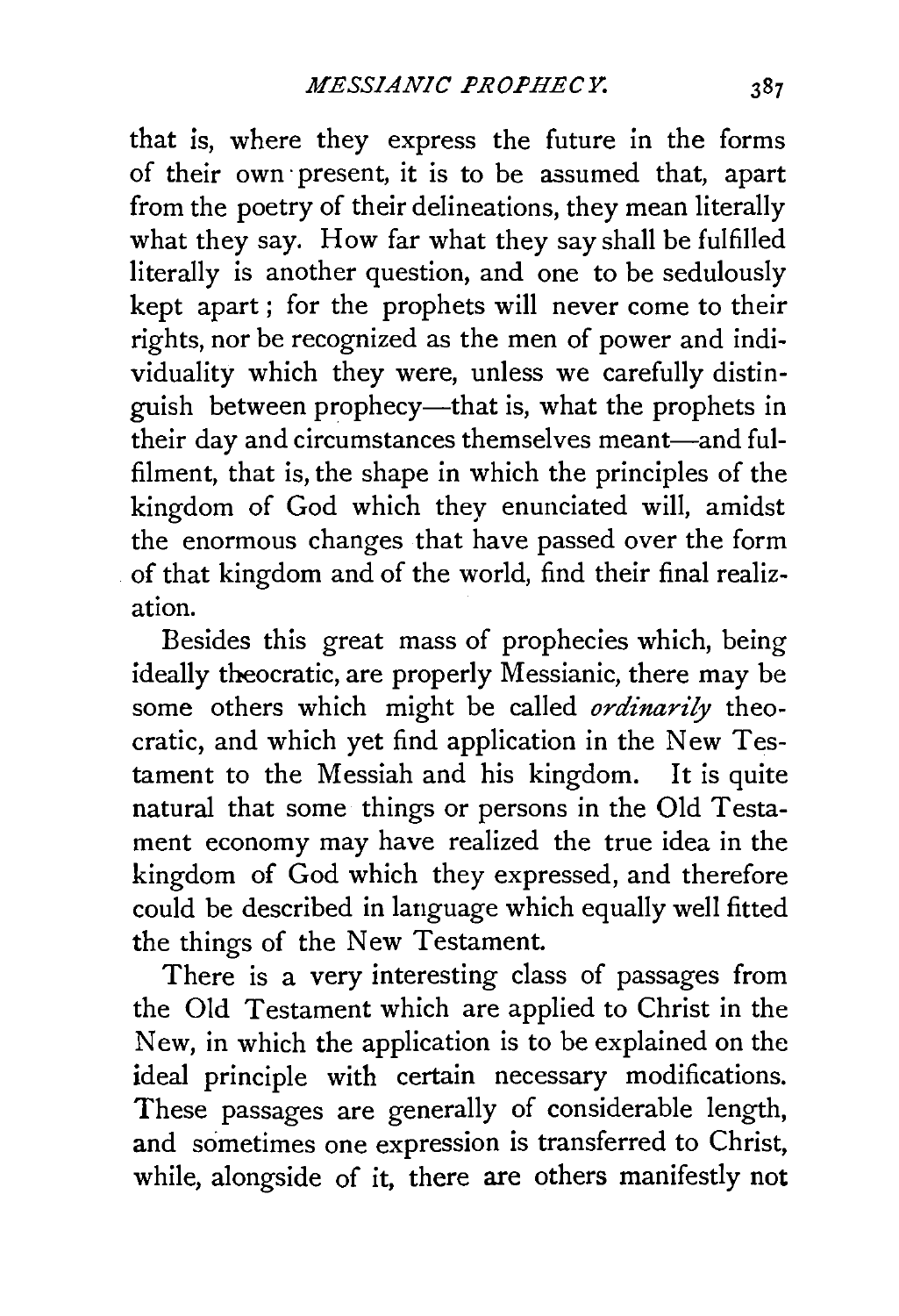at all applicable to Him. The Fortieth Psalm is an example of this class of passages. In the Epistle to the Hebrews several verses of this Psalm, according to the Septuagint version, are introduced as spoken by Christ : " Wherefore when he cometh into the world he saith, Sacrifice and offering thou wouldest not, but a body hast thou prepared me," *&c.;* while in the following verses the speaker confesses and bewails his sins : " Mine iniquities have taken hold upon me, so that I am not able to look up : they are more than the hairs of mine head."

Several unsatisfactory explanations of such passages have been given. Some have taken them as throughout directly Messianic, and the confession of sin is considered to be made by the Messiah, who is our representative, in our room. This method of interpretation is as old as Augustine. " He made our offences his offences, that He might make his righteousness our righteousness. Why should not He who took upon Him the likeness of the sinner's flesh, take upon Him also the likeness of the sinner's voice ?" $1$  Most persons now-a-days will repudiate Augustine's interpretation, even though they may feel unable to answer his question. The method of explanation is certainly false. No example occurs in the New Testament of our Lord making use of such passages or adopting their thoughts as His own.

This and similar passages will not seem difficult of explanation if we remember that the persons uttering them had other sides of character besides those that were of significance in the kingdom of God *;* and while

*•* Quoted by Binnie, "The Psalms," p. 193•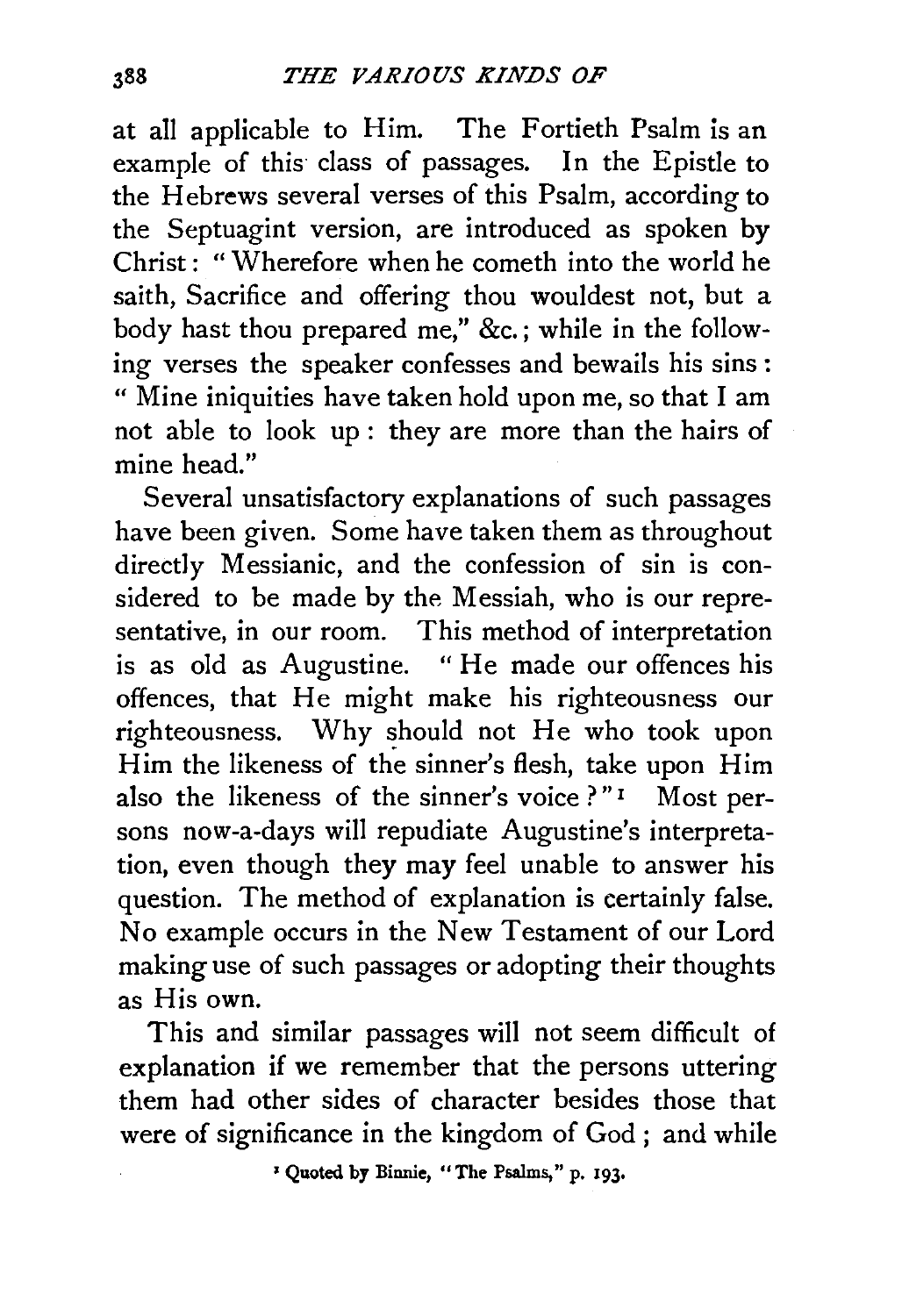most things which they say are said of themselves in relations essential in the kingdom of God, some things are said regarding what is merely personal to themselves. The things spoken by such persons in the kingdom of God as it once was, which are applicable to Christ, are things spoken by them as saints. But in the imperfect kingdom of God of old every saint was also a sinner, and many things are said by him in that capacity also. These will not be applicable to the Holy One and the Just. And though, in the Old Testament passage, the good and evil may blend and form a very real picture, only the ideal good of the picture can be transferred to the Messiah.

There are many details which a complete statement on this subject ought to embrace, but a general classification of Messianic passages might be drawn up from what has been said.

First, there are real or directly Messianic passages, in giving expression to which the writer really had that future King or something in his kingdom, or that future Person, distinct from others of the class to which he belonged, in his own mind. In this case  $(1)$  the description given by the writer may correspond almost exactly with the Messiah's history as it has occurred, and with his character and the conditions under which He has appeared; or  $(z)$  the description may have many elements in it of that condition of things existing in the writer's own time, which, as he always felt the coming of the Messiah to be near, he transferred or prolonged to the Messiah's time.

Second, there are indirectly Messianic passages (usually called typically Messianic), in giving expres-